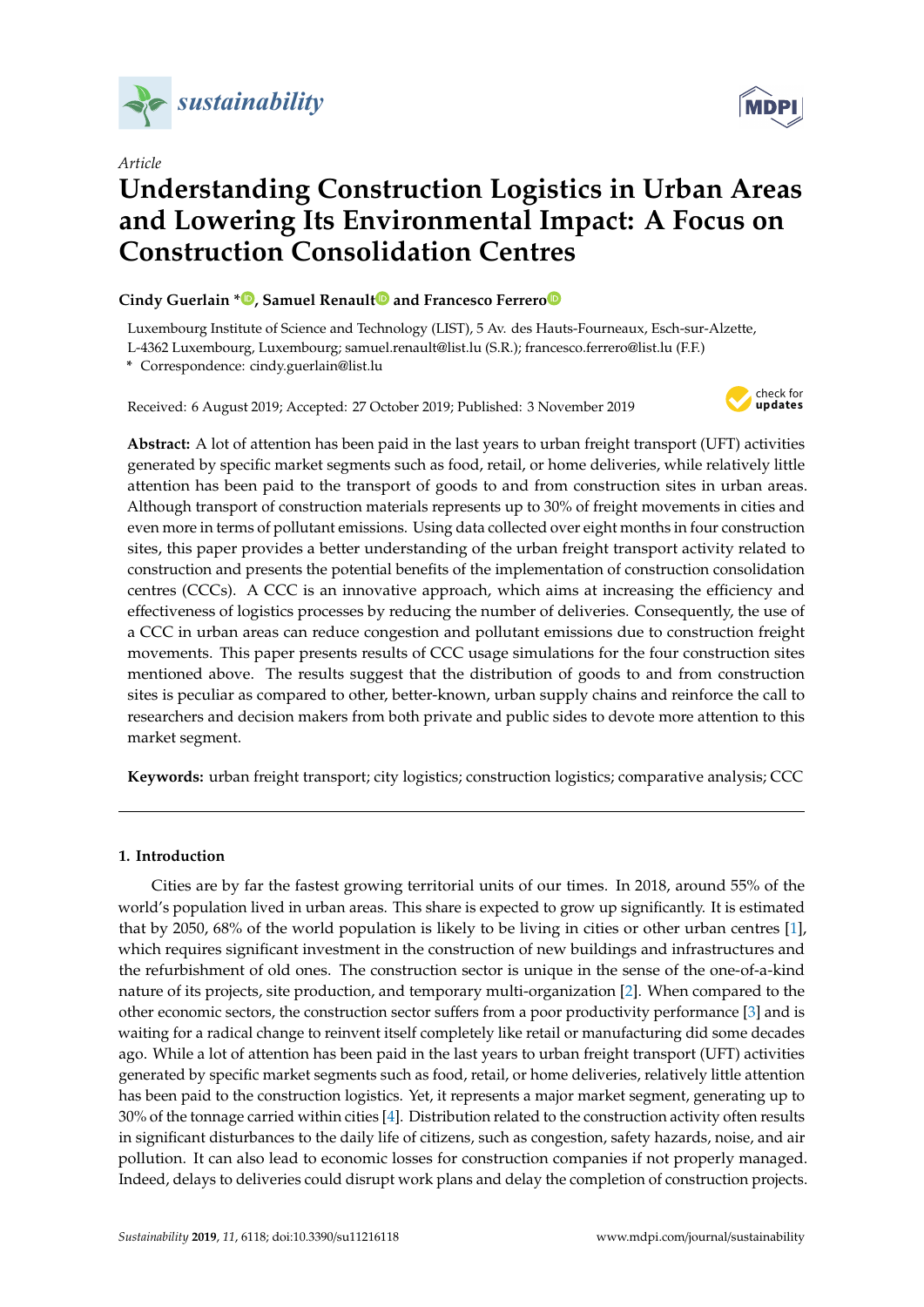Logistics plays a major role in construction, yet it is still too often considered as a secondary issue by many operators. This paper, based on the work carried out within the SUCCESS project, concluded in April 2018, aims to provide a better understanding of the UFT activity related to the construction industry and to explore some approaches that could improve the current situation. Financed by the European Union's Horizon 2020 programme, the project brought together eleven partners from the public and private sectors with the aim to reduce the negative impacts and costs of UFT generated by the construction sector through improved supply chain management and construction consolidation centres. It aimed to make the most of this sector's enormous potential for improvement by exploring and testing new tools and methods, including the potential creation of CCCs, in order to provide replicable solutions and improve the use of the existing transport infrastructure and the level of cooperation among the different stakeholders of the construction supply chain.

#### **2. Methodology**

We present two comparative analyses: One comparing the four construction sites using the data collected onsite and another one trying to generalise the findings and to compare construction-related UFT patterns to other commonly observed UFT patterns. Both quantitative and qualitative analyses have been set up to provide insight into UFT activities generated by the construction sector. The analyses are based on the observation of four construction projects located in the European cities of Luxembourg City, Paris, Valencia, and Verona (Table [1\)](#page-2-0). The quantitative analysis relies on data on the freight movements of building materials to and from the four construction sites. The data were collected over eight months (spanning between Q4 2015 and Q3 2016) during which more than 4000 deliveries and pick-ups were recorded. Freight movements inside the construction sites (i.e., from the material reception to its final point of use) were collected, too. The data collection covered partially or completely all construction phases for all projects: Structural works, casing, technical trades (e.g., electricity and plumbing), finishing, and landscaping. The main contractors collected data manually on a daily basis according to the same set of metrics including, among others, delivery distance, delivery time, delivery schedule, unloading time, and unloading process. The SUCCESS project put in place a quality process to ensure consistent data quality all along the collection period. This gave confidence in the opportunity to analyse the data to better understand the state of the art and identify potential improvements. If the number of observed construction sites is limited, their diversity in terms of size (i.e., medium to large construction sites), location (e.g., city centre of a large-sized city, suburbs of a medium-sized city), type of building (e.g., office, mixed-used building), and the duration of the data collection offered a real opportunity to investigate construction logistics operations in Europe. We believe that the collected data are sufficiently representative of construction logistics activities in European cities and therefore can be used to compare urban construction logistics activities with more traditionally studied urban logistics activities. The indicators related to generic UFT come from a literature review [\[5](#page-10-1)[,6\]](#page-10-2) that demonstrates that European cities share similar or sometimes identical patterns.

The simulations related to the introduction of a CCC rely on a stochastic optimization approach for the freight trip generation [\[7\]](#page-10-3). Different scenarios have been designed by the partners from the private sector depending on the economic context of the four cities. The scenarios did not aim to transport freight to all the construction sites of a city but rather to a part of future construction projects (i.e., they did not include the observed projects described in Section [3\)](#page-2-1). Considering the scope of the defined scenarios, only one CCC serving one to several construction sites was considered in each city, with the notable exception of Paris, where the demand is higher and the construction company belonging to the SUCCESS consortium is one of the biggest construction companies in France. In this case one or two CCCs serving several sites were considered. The optimal location of the CCCs was determined among a given set of realistic options identified with the help of the construction companies and/or the municipalities. The economic savings were computed with the help of a cost-benefit analysis (CBA) process, where the revenues for construction companies come from economic savings due to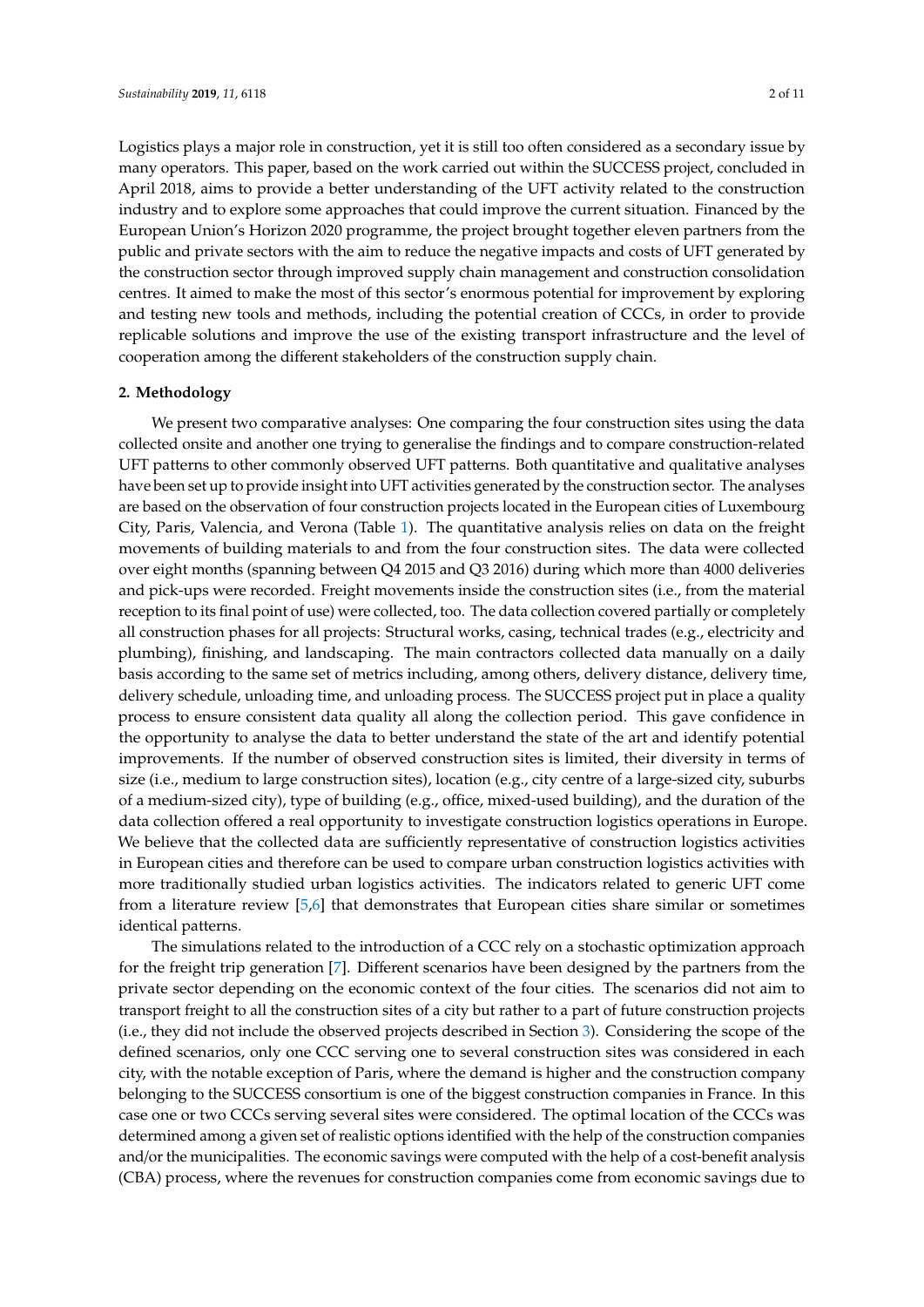the better labour performance on the site (savings in personnel) and the better utilization of building materials (savings due to unsorted bins and reduced handling/theft/damage/overstock). The cost estimate comes from the use of the CCC, which includes the cost of the facility, personnel, vehicles, and general expenses. Emissions were computed with the COPERT© software tool jointly designed by EMISIA (a spin-off from University of Thessaloniki), the European Environment Agency (EU), the Joint Research Centre (EU), and Aristotle University of Thessaloniki (GR).

<span id="page-2-0"></span>

| <b>Construction Site</b>          | <b>Neudorf Breweries</b><br>Complex | Fontenoy-Ségur<br>Complex | Parque<br>Central-Russafa | <b>Borgo Trento</b><br>Hospital |
|-----------------------------------|-------------------------------------|---------------------------|---------------------------|---------------------------------|
| Site location                     | Luxembourg City<br>(LU)             | Paris (FR)                | Valencia (ES)             | Verona (IT)                     |
| Population density (inh/ $km^2$ ) | 2100                                | 21,339                    | 5841                      | 1259                            |
| Budget ( $\epsilon$ million)      | 20.8                                | 230                       | 15.8                      | 126                             |
| Site area $(m2)$                  | 6796                                | 14,400                    | 115,460                   | 16,891                          |
| Footprint $(m^2)$                 | 3132                                | 13,000                    | 7515                      | 7339                            |
| Gross floor area $(m2)$           | 11,400                              | 55,475                    | 7772                      | 44,034                          |

**Table 1.** Overview of the construction projects and sites.

## <span id="page-2-1"></span>**3. Overview of the Construction Sites**

All the observed projects were located in congested areas in medium-sized and large cities (Table [1\)](#page-2-0). The fact that the sites were located in congested and densely inhabited areas and close to relevant infrastructures made the distribution of building materials challenging. This was especially the case in Paris and Verona where the construction sites were close respectively to protected sites and to an active hospital.

### *3.1. Neudorf Breweries Complex in Luxembourg City (LU)*

The project consisted of the transformation and renovation of an old factory into office/residential/commercial buildings in a district situated in a valley. The site is up against a hill and is located in a residential area to the East of Luxembourg City. The site is few minutes away from the Kirchberg business district and the city centre of the capital. The Neudorf Breweries are located on the main thoroughfare of the district that connects the airport to the city centre.

#### *3.2. Fontenoy-Ségur Complex in Paris (FR)*

The project consisted of the transformation and renovation of two office buildings with an architecture dating back to the 1930s. The eight-storey complex is designed for government departments, including those of the Prime Minister and several administrative authorities. The Fontenoy-Ségur complex is located on the seventh arrondissement of Paris, one of the most prestigious neighbourhoods near the Eiffel Tower and the UNESCO headquarter.

#### *3.3. Parque Central—Russafa in Valencia (ES)*

The project consisted of the transformation of former railway yards near the main train station as part of the urbanization of a green area named Valencia Parque Central. The urbanization of the Russafa zone includes the refurbishment of four buildings, the erection of three buildings (out of the scope of the SUCCESS project), two fountains, and a waterfall. The park is located in the Eixample district, one of the most important commercial areas of Valencia, and is close to the Russafa area, one of the oldest parts of the city, which is going through an extensive renovation. Valencia's Parque Central is located between two of the main arterial thoroughfares connecting the city centre to the surrounding neighbourhoods of the city.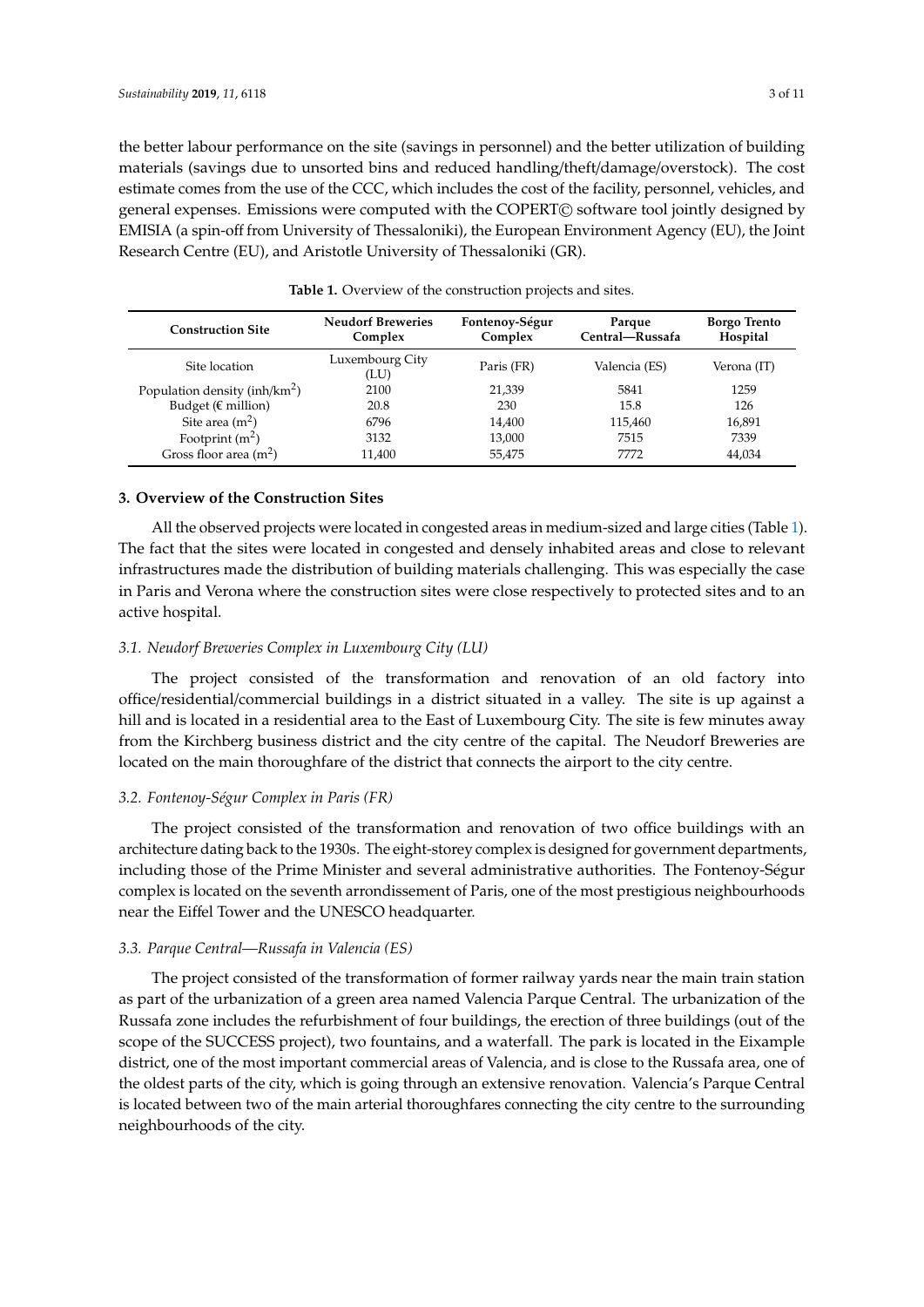#### *3.4. Borgo Trento Hospital in Verona (IT)*

The project consisted of the construction of two hospital buildings inside a hospital complex in operation. The Borgo Trento site is located to the North of the city centre and close to the old town and the ring road.

#### **4. Comparison of the UFT Patterns between the Four Construction Sites**

#### *4.1. Stakeholders*

In each site, a main contractor was responsible for the overall coordination of the project (the projects were not divided into separate lots). The high fragmentation of the construction sector results in a large number of stakeholders and suggests potentially high benefits in consolidating building materials. The four construction sites involved many trade subcontractors (e.g., electricity and plumbing companies) focused on their own activities and relatively autonomous in the selection of their suppliers. For one of the sites, 66 distinct shippers delivered building materials over eight months. Most of the subcontractors collaborated for the first time with the main contractor who coordinated the activities according to an agreed plan. The construction projects resulted in a temporary collaboration. However, only two of the main contractors (in Luxembourg City and Paris) used framework agreements to work on long-term collaborative arrangements with their subcontractors. The framework agreement allows the construction company to instruct another party to carry out works or provide goods or services, by reference to pre-agreed terms, over a pre-agreed period.

## *4.2. Vehicles*

The type of vehicles delivering freight to the construction sites was quite varying from site to site. All sites taken together, more than 20 types of delivery vehicles were identified, ranging from semi-trailers to mini-vans, some being very specific to the construction sector (inloader trailers) or the material delivered (e.g., concrete pump trucks). However, the prevalent tendency was the use of heavy goods vehicles (HGVs) as reported in Table [2.](#page-4-0) A notable exception was a site where freight was mainly delivered with light good vehicles (LGVs) due to local regulations imposing their use. It is also worth observing that the majority of delivery vehicles allow the handling of goods not only from the rear or side of the vehicles, but also from the top (e.g., platform trucks, platform cabs) to ease the unloading with a crane.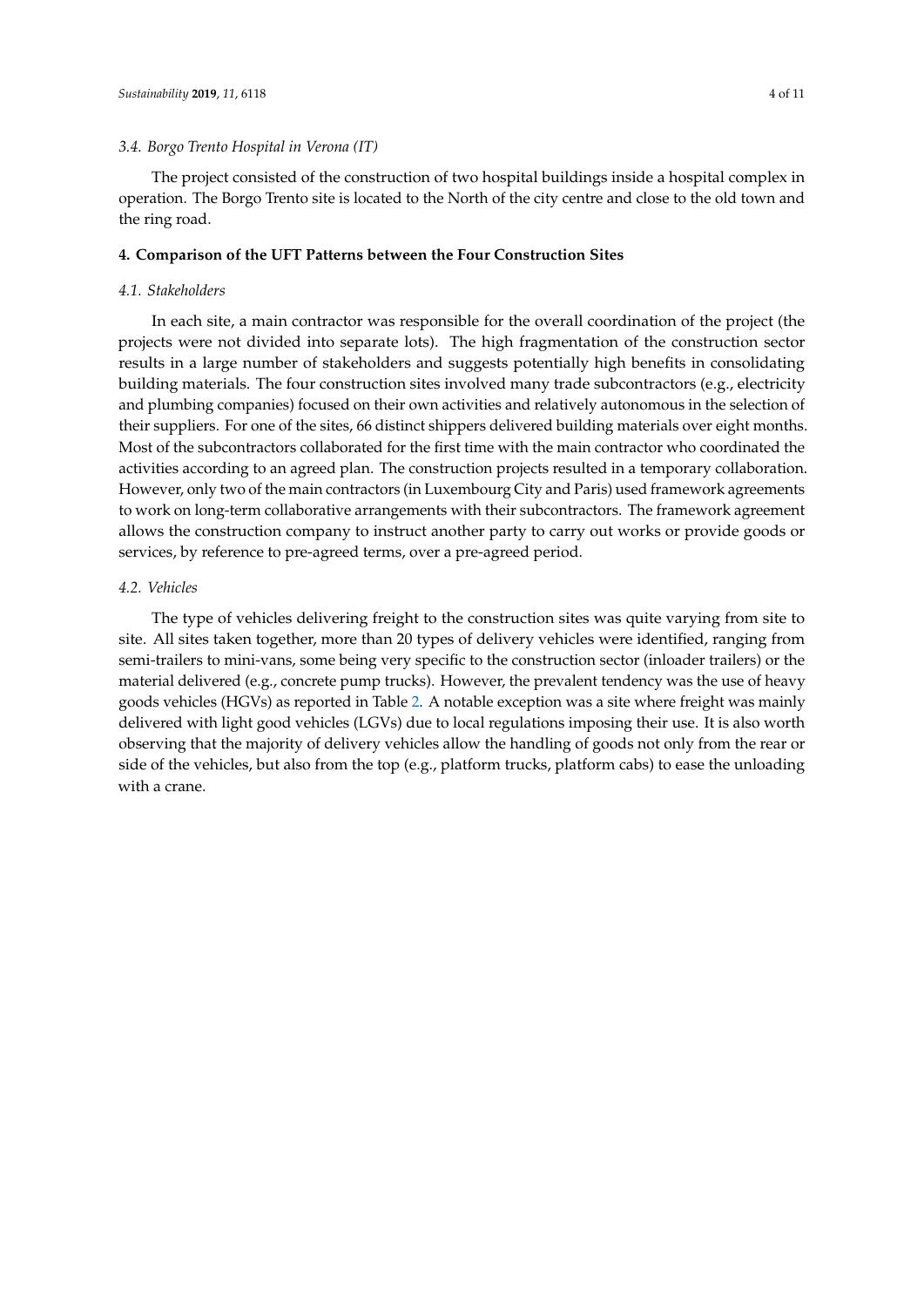<span id="page-4-0"></span>

|                                                                                  | Site 1               | Site 2                            | Site 3                         | Site 4                        |
|----------------------------------------------------------------------------------|----------------------|-----------------------------------|--------------------------------|-------------------------------|
| Number of shippers                                                               | 35                   | 66                                | 14                             | 46                            |
|                                                                                  | dump truck (76.5%)   | trailer $(30.0\%)$                |                                | mini-van (36.59%)             |
|                                                                                  |                      | semi-trailer (21.0%)              | articulated lorry (42.7%)      | semi-trailer (34.66%)         |
| Vehicle type <sup>+</sup> (representing 80% of cumulated deliveries)             | semi-trailer (12.0%) | chassis cab (13.1%)               |                                |                               |
|                                                                                  |                      | cab (11.1%)<br>truck (9.9%)       | truck (42.7%)                  | chassis cab (28.63%)          |
| Average travel distance (back and forth)*                                        | 69.7 km              | 170 km                            | 441 km                         | 169 km                        |
| Direct trips <sup>+</sup>                                                        | 99%                  | 18%                               | 100%                           | 100%                          |
| Scheduled deliveries <sup>+</sup>                                                | 100%                 | 73%                               | 13%                            | 66%                           |
|                                                                                  | Site 1               | Site 2                            | Site 3                         | Site 4                        |
| Truck arrival time on site                                                       | $min = 08:45$        | $min = 06:45$                     | $min = 07:15$                  | $min = 07:45$                 |
| 25% arrive before O1                                                             | $Q1 = 11:45$         | $Q1 = 09:30$                      | $Q1 = 09:00$ ,                 | $Q1 = 09:15$                  |
| 50% arrive before O2                                                             | $Q2 = 14:15$         | $Q2 = 10:45$                      | $Q2 = 10:45$                   | $O2 = 11:00$                  |
| 75% arrive before Q3                                                             | $O3 = 17:45$         | $O3 = 13:00$                      | $O3 = 13:15$                   | $O3 = 12:30$                  |
|                                                                                  | $max = 22:45$        | $max = 18:15$                     | $max = 17:30$                  | $max = 17:00$                 |
| Average duration of unloading*                                                   | $~17$ min            | $\sim$ 1 h                        | $\sim$ 34 min                  | $~15$ min                     |
| Average duration of stops*                                                       | $~18 \text{ min}$    | $\sim$ 24 min                     | $~5$ 6 min                     | $\sim$ 36 min                 |
| Average number of deliveries per day                                             | 5                    | 3                                 | $\overline{2}$                 | 10                            |
| Average number of pick-ups per day                                               | 5                    | $\overline{2}$                    | $\mathbf{1}$                   | 6                             |
| Average driving duration (one way)*                                              | $\sim$ 20 min        | $\sim1.5\;h$                      | $\sim$ 2.5 h                   | $\sim$ 2.5 h                  |
| Average stop duration outside the site*                                          | $~1$ min             | $\sim$ 12 min                     | $~14 \text{ min}$              | $\sim$ 36 min                 |
| Most frequent loading unit <sup>+</sup>                                          | pallet (59.8%)       | pallet (39.8%)                    | pallet (82.6%)                 | pallet (65.3%)                |
| Goods handling equipment <sup>+</sup> (representing 80% of cumulated deliveries) | N/A                  | crane (58.9%) truck crane (29.4%) | forklift (68.4%) crane (22.2%) | forklift (53.0%) lift (35.0%) |
| Average weight*                                                                  | 9.9 tons             | 8.3 tons                          | 9.7 tons                       | 9.9 tons                      |

## **Table 2.** Analysis of deliveries and pick-ups on four urban construction sites over eight months.

\* per delivery; <sup>+</sup> % of all deliveries.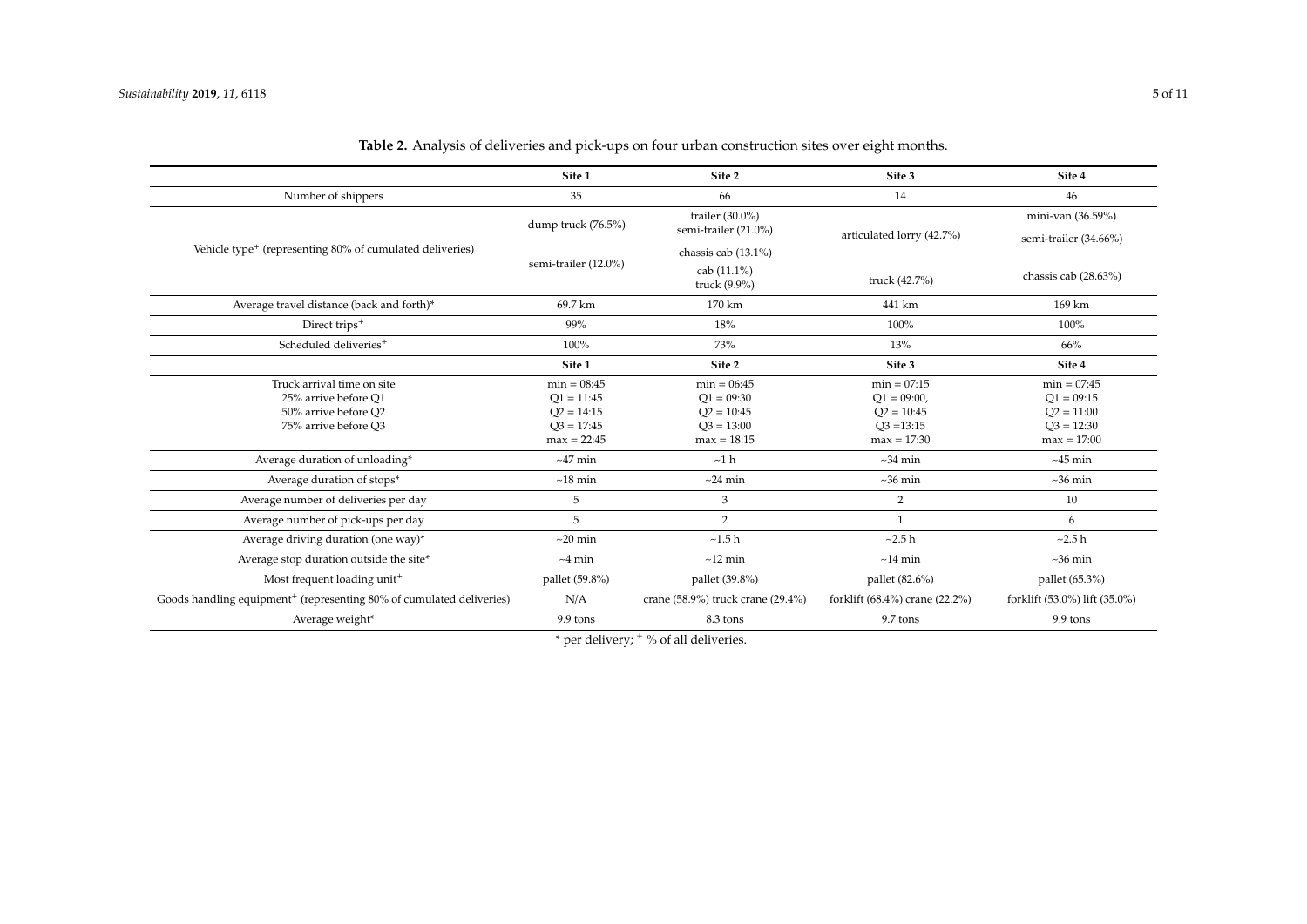#### *4.3. Handling of Building Materials*

In all sites, the cost of materials represented 30–40% of the overall construction costs. Considering the lack of space on site and the dynamic nature of the activities, the logistics of materials on a construction site is challenging. Each subcontractor manages its own materials and the potential storage area increases with the construction progress by using newly erected floors as additional storage. In Paris, considering the high footprint of the building on the site, the sole solution was to store materials in the existing floors (cf. Table [1\)](#page-2-0). In Verona and Luxembourg City, the storage space increased with the progress of the construction works.

For all four sites, the most frequent loading unit was the pallet, sometimes by a vast majority (82.6% for site 3), sometimes by a lower proportion (39.8%).

The way to handle goods varied depending on the equipment and organisation of each site. One site used mainly its crane to unload the goods in addition to the truck's crane, while two others used mainly the forklift in combination with either the site crane or a construction lift.

The average weight of deliveries varied from site to site and depending on the delivery vehicle. However, the average weight of materials delivered daily was uniform among the sites: Between 8 and 10 tons per day.

#### *4.4. Deliveries*

The accessibility of the sites depended strongly on the configuration of the sites themselves and evolved during the construction. The location and number of entrance and exit gates is one of the first logistics issues to solve when planning construction activities. The decision has a direct impact on the frequency and scheduling of deliveries. In Luxembourg City, drivers needed to enter backwards into the site because there was not enough space to do a U-turn. For the same reason, the site could not receive simultaneous deliveries. When there was not enough available space on the site, trucks had to double park and unload directly on the street before 6 am. In Paris, the delivery vehicles accessed the site through one of the two entrances. The limited space on the site obliged the main contractor to rent public space to create the entrance and exit gates. In Verona, the entrance and exit gates were separate. To avoid excessive congestion, a detailed schedule of the entrance slots for the incoming trucks was required. Temporary traffic lights regulated the movement of vehicles when they left the construction site to facilitate reinsertion into the traffic flow. In Valencia, the two entrance/exit gates and the abundance of available space eased the deliveries.

The scheduling of deliveries was the standard for three sites out of four with more than two thirds of deliveries scheduled. One of the three sites even rejected any unscheduled deliveries. The remaining sites used the scheduling only for 13% of deliveries. With regard to the scheduling approach, both fixed and time window scheduling were used.

In three sites out of four, most deliveries occurred in the morning (25% of deliveries occurred before 8:30 am, 50% before 10 am and 75% before 12:15 pm). For the remaining sites, deliveries were more distributed during the day. The distribution of delivery time per site is shown in Figure [1.](#page-6-0) The average duration of deliveries ranges from 34 min to 1 h.

For all sites, it was quite usual to see the delivery vehicles stopped either in traffic jams before reaching the site, or before being allowed to enter the construction site, or even inside the construction site, before being allowed to unload (waiting for the unloading equipment to be available). On average, and depending on the site, the vehicles were stopped between 18 and 36 min for each delivery.

The sites received deliveries between two and ten times a day. The number of deliveries was somehow correlated to the size of the construction project but also to the size of the vehicles used. However, as stated before, the average weight of the materials delivered daily was quite homogeneous across the sites.

The location of the unloading area depended on the organisation of the site; deliveries were unloaded on a delivery zone for three sites and at the point of use in the building under construction for one site. It has to be noted that delivering at the point of use makes the delivery duration longer.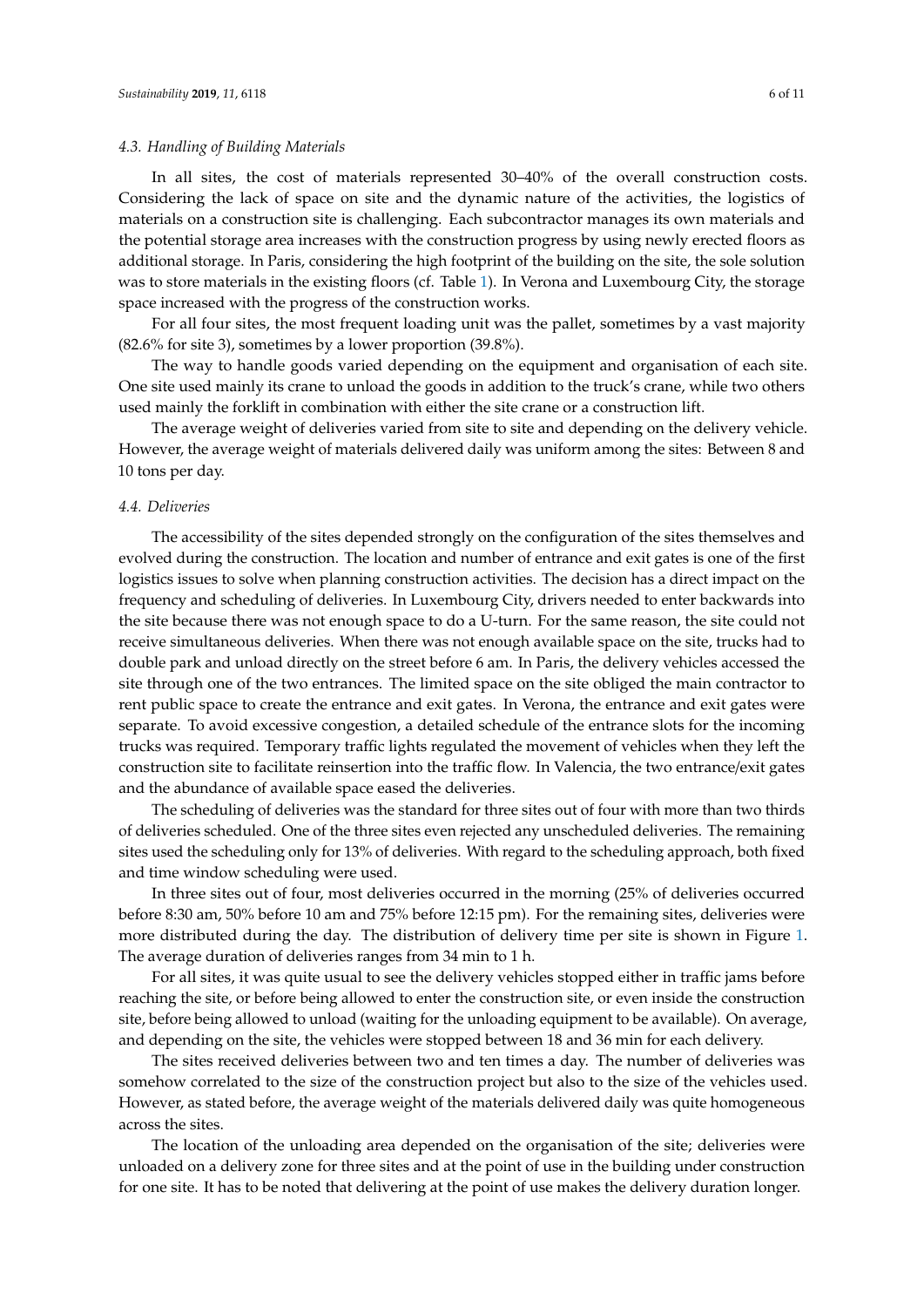Below we report anonymously and in an order that does not refer to the previous table the findings for the four construction sites. The results of the comparison between construction sites are summarized in Table [2.](#page-4-0) For conciseness, not all recorded times and durations are reported in the table. For example, the duration of trucks' stops inside the site was recorded but not reported.

<span id="page-6-0"></span>

**Figure 1.** Delivery time distribution per site. **Figure 1.** Delivery time distribution per site.

#### $E_{\rm g}$  sites, it sites, it was delivery vehicles stopped either in traffic stopped either in traffic  $\alpha$ *4.5. Logistics Organization*

The human and material resources to manage the transport of material from their reception on the site to the final point of use were managed differently from site to site. In Luxembourg City, Valencia and Verona, the subcontractors managed the handling equipment themselves with the sole exception of the tower cranes. In Verona, a dedicated person checked carefully the origin and quality of the provided material. In Paris, a construction logistics team was appointed to improve the operations on site when it came to coordinate material flows for all the subcontractors. The dedicated team was composed of a management team working for the main contractor, a subcontracted delivery team managing access, deliveries and housekeeping, and a subcontracted waste team collecting and sorting waste on site. The main contractor managed the handling equipment and allowed the subcontractors to use them. The handling equipment were quite diverse with two tower cranes, three lifts, and forklift trucks. The main contractor requested the subcontractors to plan the deliveries using an online booking system designed for scheduling a delivery area and material-handling equipment. This practice was quite advanced considering that construction is among the least digitised sectors [\[8\]](#page-10-4).  $\,$ 

#### summarized in Table 2. For conciseness, not all recorded times and durations are reported in the  $t_{\text{t}}$ . For example, the duration of trucks inside the site was recorded but not reported. *4.6. Regulation*

*4.5. Logistics Organization*  Close collaboration with the local authorities is requested to put in place, when necessary, signs asking pedestrian to use the opposite pavement, lower speed limits, or traffic lights. Special requests to rent public space, to change weight restrictions or time windows are common. In Luxembourg City and Paris, the main contractor rented public spaces (respectively  $\epsilon$ 7200 for the first six months of the project and  $€1$  million for all the project duration) to create delivery zones, set up a part of living accommodation and offices, and set up the lifts. Transport related to the construction UFT generally follows standard transport rules.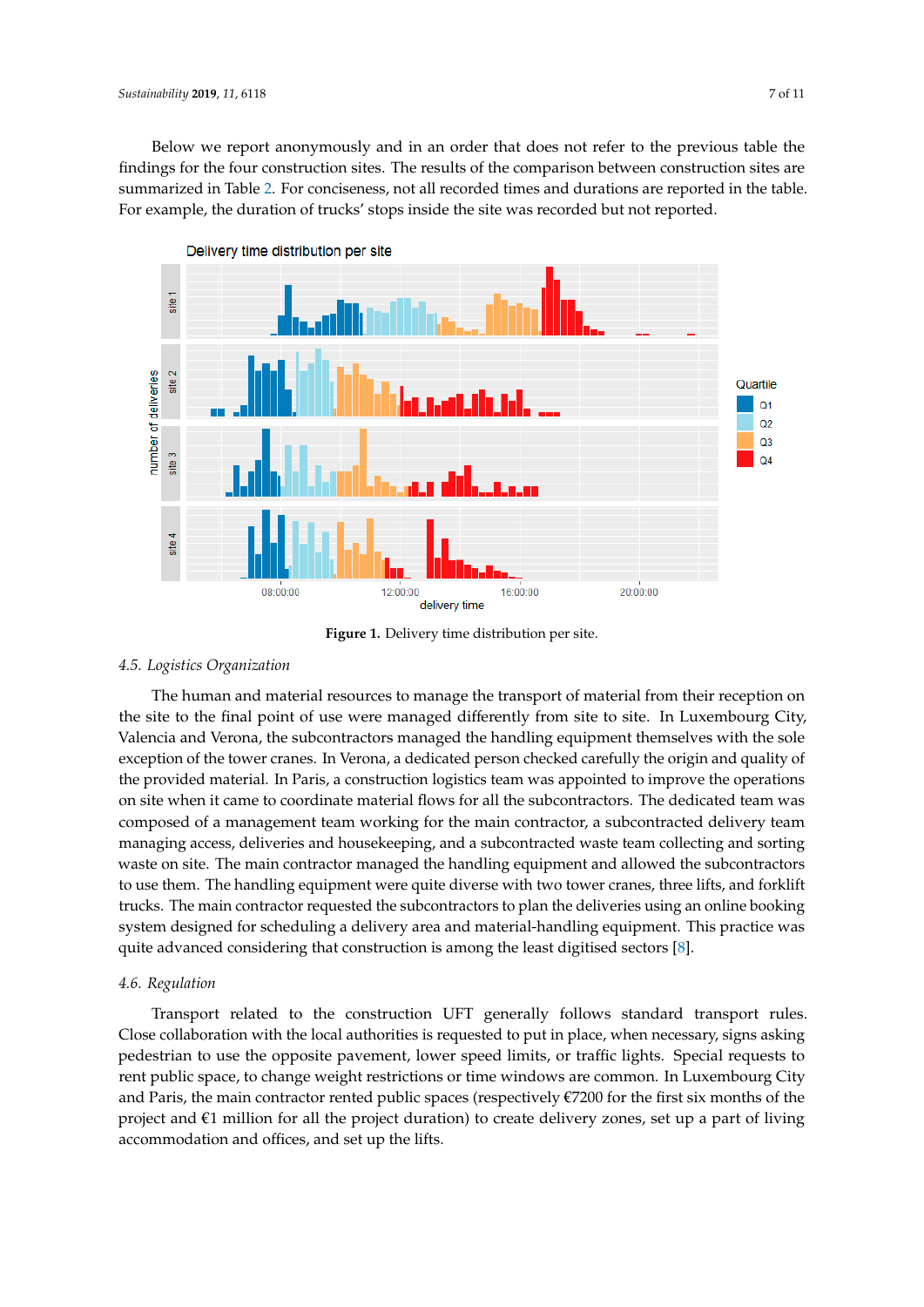#### **5. Comparison with Other Commonly Observed UFT Patterns**

Based on the previous findings on construction related UFT patterns, a comparison with other commonly observed UFT patterns is presented according to a set of dimensions partially inspired from literature [\[5,](#page-10-1)[8–](#page-10-4)[10\]](#page-10-5) and partially developed specifically for this study. The set of dimensions allows us to cast some light on the similarities and differences in terms of stakeholders, vehicles, delivery, material, technology maturity, etc.

Despite some differences between the four construction sites, we found significant similarities from which we could identify construction-specific UFT patterns that we compared against generic UFT patterns (i.e., UFT patterns for retail, food, and services in urban areas). The results are summarized in Table [3.](#page-7-0) They suggest that the distribution of goods to and from construction sites is peculiar as compared to other urban supply chains. This reinforces the need for researchers and decision makers from both private and public sides to devote more attention to this market segment.

| Dimension                              | <b>Generic UFT</b>                                   | <b>Construction-Related UFT</b>                      |  |  |
|----------------------------------------|------------------------------------------------------|------------------------------------------------------|--|--|
| Supply chain validity                  | Permanent                                            | Temporary                                            |  |  |
| Organisational mode                    | Multi-drop round                                     | Single-drop trip                                     |  |  |
| Delivery scheduling                    | Moderate use, both fixed time and time window        | Highly used, mostly fixed time                       |  |  |
| Duration of stops                      | Short stop duration (around 15 min)                  | Long stop duration (around 45 min)                   |  |  |
| Delivery frequency                     | 3 to 10 deliveries per week                          | 12.5 to 50 deliveries per week                       |  |  |
| Vehicle size                           | <b>LGVs</b>                                          | <b>HGVs</b>                                          |  |  |
| Loading unit                           | Boxes                                                | Pallets                                              |  |  |
| Operation type                         | 2 deliveries for 1 pickup                            |                                                      |  |  |
| Delivery point/Storage                 | Fixed storage capacity                               | Scalable, temporary and moveable storage capacity    |  |  |
| Digitalisation of the delivery process | High                                                 | Low                                                  |  |  |
| Loading areas                          | Fixed public space provided by cities (loading bays) | Private or public space provided by main contractors |  |  |

<span id="page-7-0"></span>**Table 3.** Comparison highlighting the specificities of construction-related urban freight transport (UFT).

#### **6. Approaches Transforming Construction Supply Chains**

The construction logistics and supply chain management have received so far little interest from the research and professional sectors [\[11\]](#page-10-6) despite the fact that the construction industry suffers from low productivity [\[3\]](#page-9-2). The SUCCESS project reported 22 good practices to improve supply chain management and logistics in construction [\[12\]](#page-10-7). Among these, some look particularly promising such as the building information modelling (BIM) or the logistics team. We focus here our attention on the promise of construction consolidation centres (CCC) to optimise the delivery of building materials and equipment bringing environmental, societal, and economic benefits. The CCC is a logistics facility through which building materials are dropped off before being consolidated, sorted, and delivered to construction sites. The CCC is usually close to urban centres (less than 50 km) with easier access for suppliers to deliver their goods and enough space for big trucks to perform manoeuvres and unloading operations. Building materials are handled with appropriate equipment and stored in dry and secure locations. On call off from the site, the CCC operator makes up consolidated loads and delivers them on a just-in-time basis with appropriate vehicles. The CCC can also provide a range of other value-added logistics and retail services such as off-site assembling, mock-up space, kitting, warehousing, quality control, reverse logistics, etc.

To quantify the potential benefits of introducing a CCC, different scenarios in which a CCC serves one or multiple construction sites that may come up in the next few years have been simulated for each of the four cities and compared to the baseline, where no CC is used. Details of the simulation assumptions, process, and results are reported in [\[7\]](#page-10-3). Assumptions have been predetermined either based on practitioners' advices per country or based on the analysis of data collected during the observation of pilot sites. For example, the load factor has been assumed to be 75% of trucks' capacity. For average speed, routing, and traffic, the assumptions were provided by the Google distance matrix API, using standard parameters (i.e., average traffic on the roads during working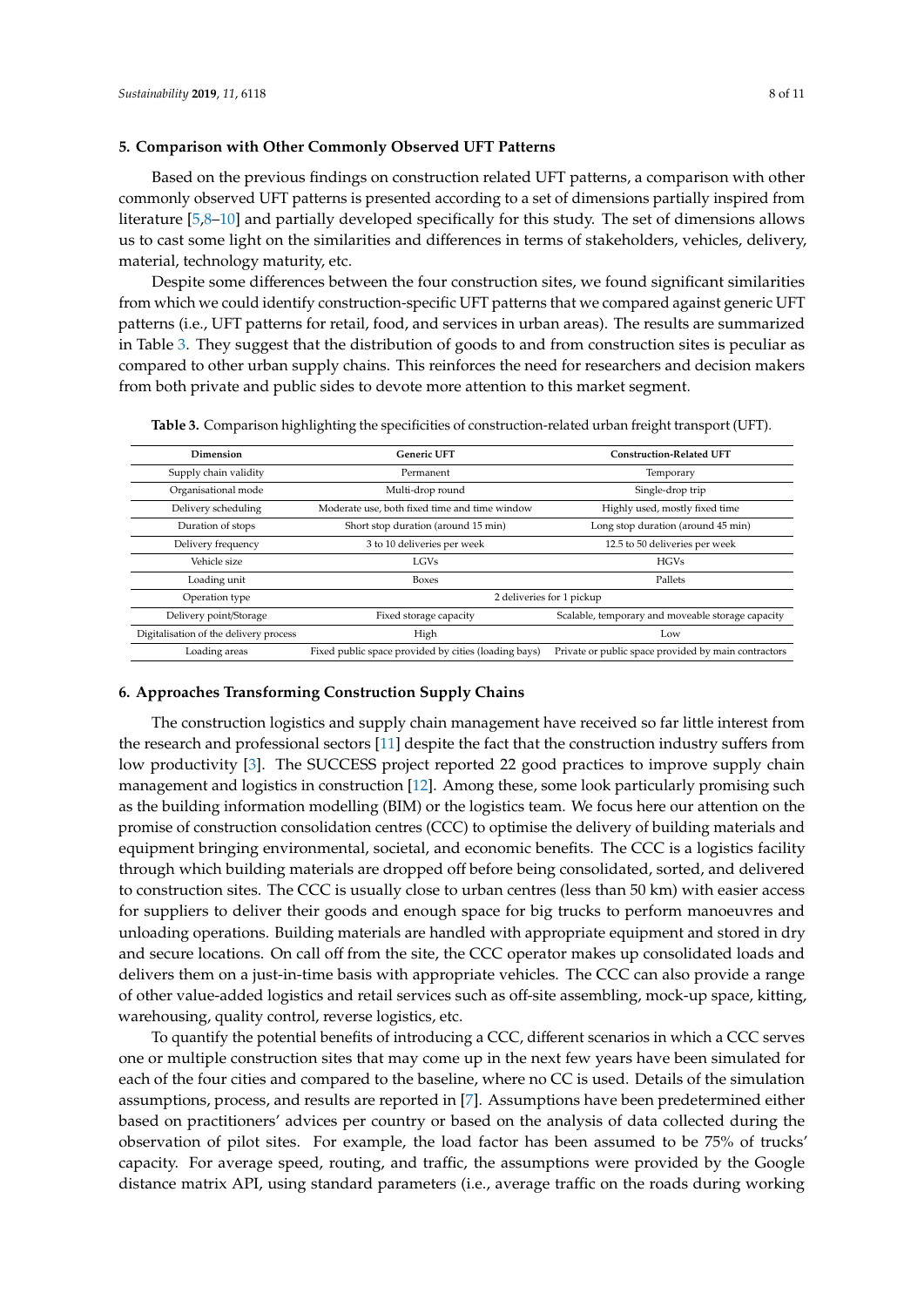days). However, due to lack of data for formulating assumptions, no specific traffic model was considered for the computation of pollutant emissions, which relied on standard values provided within the COPERT© tool. The simulation models rely on data collected on the four sites and assess environmental and socio-economic impacts related to the introduction of a CCC. The simulation process can be summarized as follows:

- Initial data for each country are collected to generate stochastic scenarios. For example, for the pilot case of Luxembourg, six CCC candidates locations have been identified by the pilot and its stakeholders, four of them being represented in Figure [2.](#page-9-3) In addition, the pilot and its stakeholders provided assumptions on future construction sites, material demand, and vehicles types.
- (b) These data are used to feed a mathematical model of the stochastic facility location problem, using a mixed integer linear programming solver, which gives the optimal choice for the CCCs location, i.e., the location that lowers the material flows (km  $\times$  m<sup>3</sup>) over the simulation period (three years).
- (c) Then, with the choice of the optimal CCC location for each city, scenarios are assessed: No use of CCCs (baseline) versus use of CCC(s) for one or several construction sites with vehicle allocation and routing optimisation on the second echelon (only) or on both echelons. A set of C++ programs run the simulations for the distances and times of the flows in the different scenarios. Readers interested in the mathematical models used at each step are suggested to read [\[13\]](#page-10-8).
- (d) The results of this evaluation are next used both by the COPERT© software and by cost-benefit analysis models to evaluate, respectively, the pollutant emissions and the economical sustainability and opportunity of using the CCC(s).
- (e) The results for each scenario are compared to the baseline (no use of CCCs).

The main results of these simulations are reported in Table [4](#page-8-0) below:

<span id="page-8-0"></span>

| <b>Expected Benefits</b>                      | Indicators                                    | Luxembourg City* | Paris <sup>*</sup> | Valencia *    | Verona *      |
|-----------------------------------------------|-----------------------------------------------|------------------|--------------------|---------------|---------------|
| Reduction of congestion                       | Daily number of freight vehicles <sup>a</sup> | Up to $48\%$     | Up to $42\%$       | Up to $48\%$  | Up to $54\%$  |
| Reduction of pollutant emissions              | $CO2$ emissions                               | Up to $33\%$     | Up to $13\%$       | Up to $31\%$  | Up to $19\%$  |
|                                               | $NOx$ emissions                               | Up to $41\%$     | Up to $8\%$        | Up to $39\%$  | Up to $22\%$  |
|                                               | $PMx$ emissions                               | Up to $30\%$     | Up to $23\%$       | Up to $26\%$  | Up to $19\%$  |
| Reduction of vehicle use & route optimisation | Travelled distance                            | Up to $42\%$     | Up to $20\%$       | Up to $34\%$  | Up to $23%$   |
|                                               | Small deliveries <sup>b</sup>                 | Up to $100\%$    | Up to $100\%$      | Up to $100\%$ | Up to $100\%$ |
| Maximise load factor                          | % Increase load factor                        | Up to $40\%$     | Up to $52\%$       | Up to $44\%$  | Up to 232%    |
| Economic savings                              | Payback                                       | Year 1**         | Year 1             | Year 1        | $>5$ years*** |

**Table 4.** Results of simulating the introduction of one or more CCCs.

\* One CCC serving multiple sites; \*\* managed by a logistic operator for multiple sites; \*\*\* managed by a construction company for multiple sites; <sup>a</sup> direct and reverse logistics; <sup>b</sup> fewer than four pallets.

The results demonstrate the potential positive impact of using a CCC in the considered cases with a strong variability depending on the scenario. For the best-case situation (best-case scenario for the most important site, i.e., Paris), the simulation results show that the use of a CCC can reduce the number of freight vehicles by four delivery vehicles per day. Concerning pollutant emissions in absolute value, still using the best-case situation for a CCC configuration, per year,  $CO<sub>2</sub>$  emissions can be reduced from 245 tons (baseline situation) to 190 tons,  $NO<sub>x</sub>$  emissions from 2300 to 1500 kg and  $PM_x$  emissions from 174 to 151 kg. The variability of the results suggests that a careful analysis of the situation is primordial before implementing a CCC to secure its sustainability. To support this approach, the SUCCESS project developed a number of tools (freely available for all at the link http://[www.success-urbanlogistics.eu](http://www.success-urbanlogistics.eu/successful-tools/)/successful-tools/) to identify the best location of a CCC and to assess the costs and benefits that a CCC would bring for a given set of projects. Since there is no one-size-fits-all solution to tackle such challenge, another tool provides guidance on the solution(s) to implement given the complexity of the logistics and the urban environment of a (set of) construction site(s).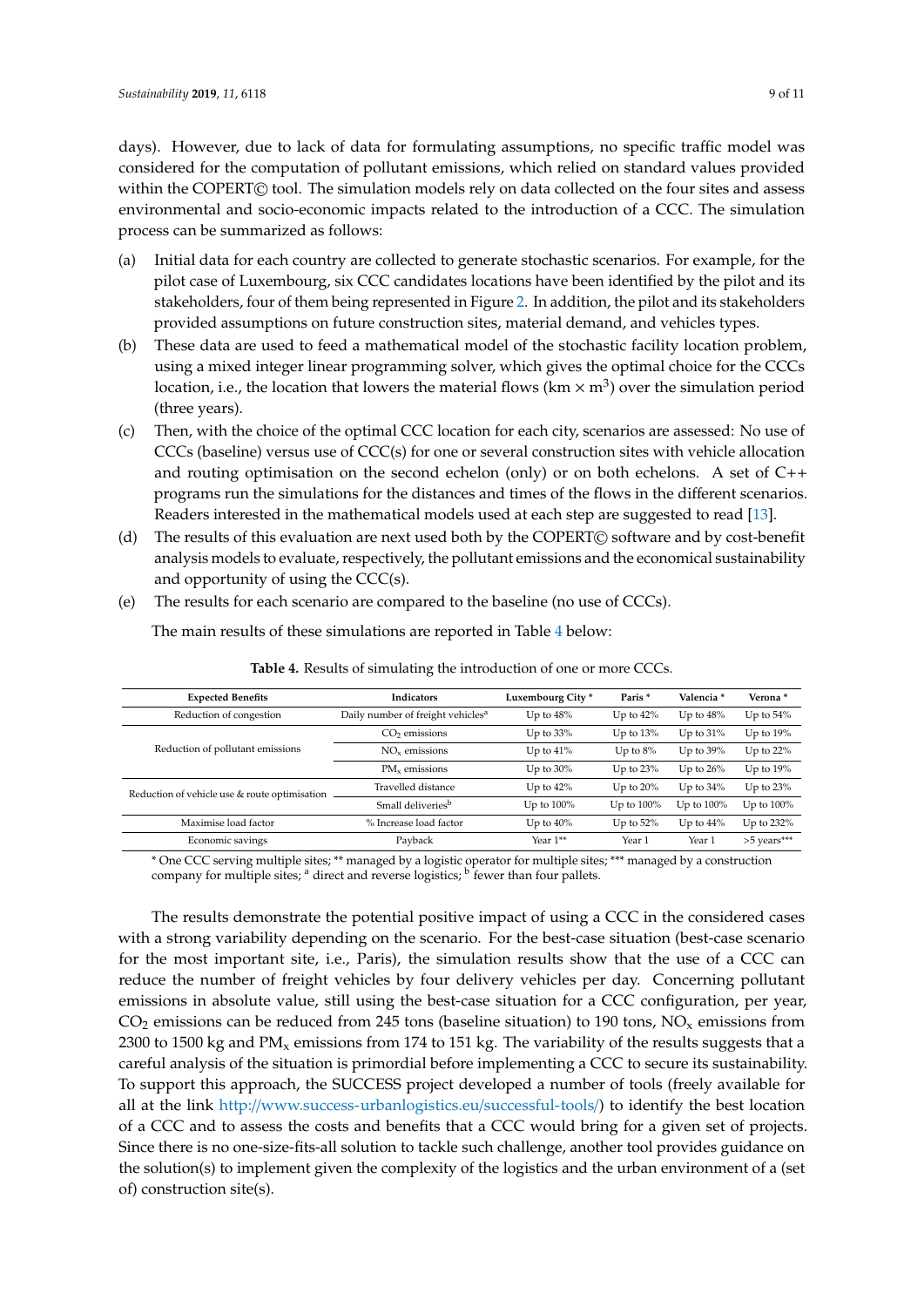<span id="page-9-3"></span>

**Figure 2.** Example of possible locations for construction consolidation centres (CCC) in Luxembourg. **Figure 2.** Example of possible locations for construction consolidation centres (CCC) in Luxembourg. CCC candidate locations are shown in yellow, construction sites in green and suppliers in red; the selected CCC appears with a call out box.

#### $T_{\rm T}$  main results of these simulations are reported in Table 4 below: **7. Conclusions**

barely comparable to other urban supply chains, despite the fact that the construction sector is a major **Expectition Contributor of freight movements in urban areas. Indeed, the analysis of the construction supply chain** compared to generic UFT shows significant differences in the logistics patterns with ten out of the eleven observed characteristics differing (cf. Table [3\)](#page-7-0). The attention of researchers and of private and<br>public decision makers should be raised to take into better account the role of this sector in the study public decision makers should be raised to take into better account the role of this sector in the study that resources are used more efficiently [\[14\]](#page-10-9). A CCC has much more storage space than a typical of city logistics and design of transport policies. The CCC could represent an effective approach to  $m$  and  $m$  to  $m$  and  $m$  to  $m$  and  $m$  to  $m$  and  $m$  to  $m$  and  $m$  to  $m$  and  $m$  to  $m$  and  $m$  to  $m$  and  $m$  to managing the construction supply chain, reducing traffic in urban centres at busy times and ensuring construction site, so it can be used as a sort of back-up for some materials, where they are stored in a safe place. While delays in delivery to construction sites cannot be ruled out entirely, they are likely to exact the series of the indiversity are not taken perfect from ration ancient spain, from entended to a given to such kind of best practices, both from researchers and decision-makers, if one aims at making urban development more sustainable.  $\mathbf{U}$ The results of our analysis suggest that the distribution of goods to and from construction sites is be less serious if the materials are not transported from further afield. Again, more attention should be

Author Contributions: Writing—original draft preparation, C.G. and S.R.; Conceptualization and methodology, C.G. and S.R.; Data curation, S.R.; Supervision,  $\overline{F}$ .F.; Review edition, F.F.  $\frac{1}{2}$ 

innovation programme under grant agreement no. 633338 [\(www.success-urbanlogistics.eu\)](www.success-urbanlogistics.eu). **Funding:** This paper is part of the SUCCESS project, funded from the European Union's H2020 research and

Acknowledgments: The authors thank the construction companies that were part of the consortium for collecting<br>and providing data used in this study. a construction company for multiple sites; a direct and reverse logistics; b fewer than four pallets. and providing data used in this study.

**Conflicts of Interest:** The authors declare no conflict of interest.

#### where the strong variability depending on the scenario. For the scenario for the scenario for the scenario for the scenario for the best-case scenario for the scenario for the scenario for the scenario for the scenario fo **References**

- <span id="page-9-0"></span>1. UN DESA. *United Nations 68% of the World Population Projected to Live in Urban Areas by 2050, Says UN*; United Nations Department of Economic and Social Affairs: New York, NY, USA, 2018.
- <span id="page-9-1"></span>2. Koskela, L. *Application of the New Production Philosophy to Construction*; Technical Report No. 72; CIFE: Nice, France; Stanford University: Stanford, CA, USA, 1992; p. 81.
- <span id="page-9-2"></span>3. Groves, D. The construction industry's productivity problem. In *The Economist*; The Economist Group:  $\lambda$  London, UK, 2017.